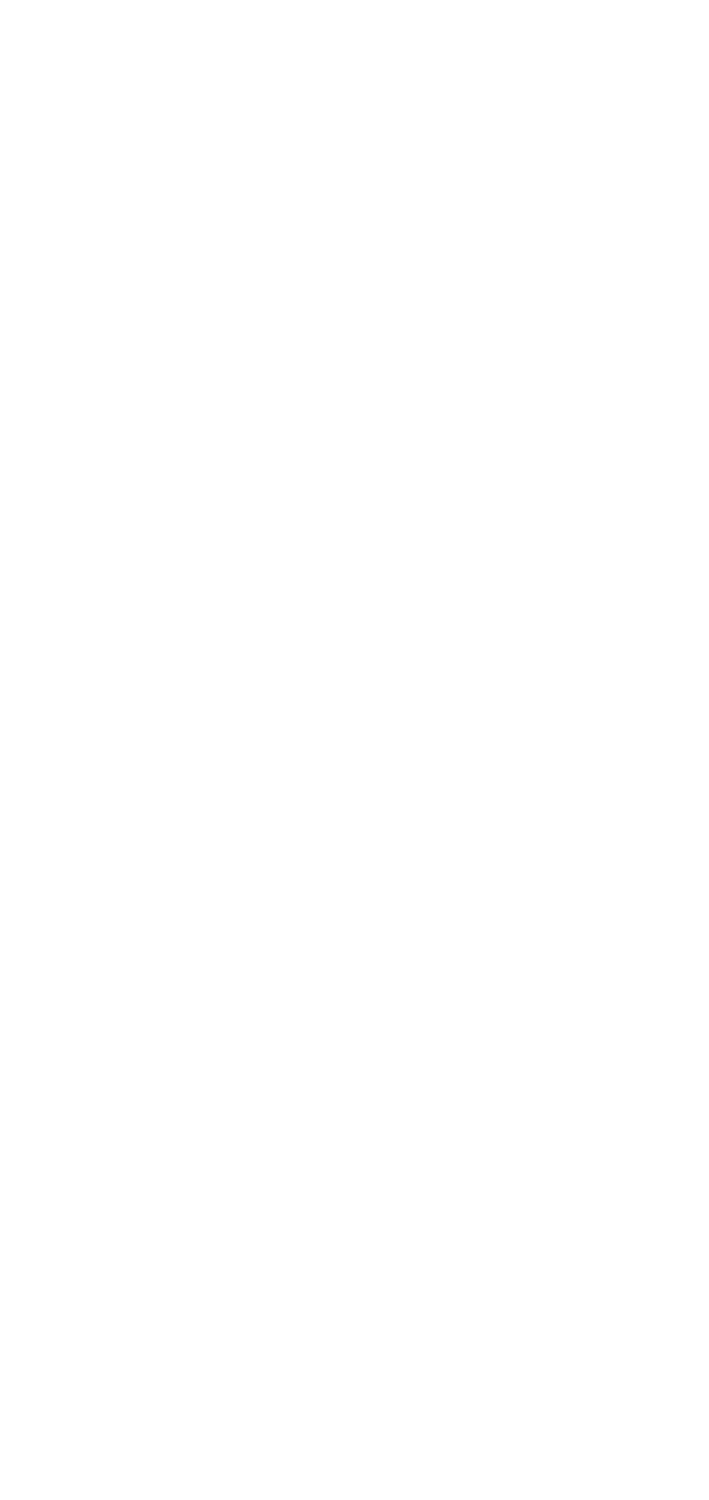# **Investment Objective and Policy**

The objective of the Trust is to track the capital performance of the stock markets of the Pacific region, as represented by the FTSE World Asia Pacific (excluding Japan) Index, by investment in a representative sample of stocks selected from all economic sectors.

Securities in the FTSE World Asia Pacific (excluding Japan) Index will be held with weightings generally proportionate to their company's market capitalisation.

From time to time non-Index constituents may be held as a result of a corporate action and these holdings will be sold or transferred as soon as reasonably practical.

The Trust may hold derivatives for the purpose of Efficient Portfolio Management.

## **Risk Profile**

### **Market Risk**

Market risk arises mainly from uncertainty about future prices. It represents the potential loss the Trust may suffer through holding market positions in the face of market movements. The Manager adheres to the investment guidelines and in this way, monitors and controls the exposure to risk from any type of security, sector or issuer.

### **Currency Risk**

This Trust is invested in overseas financial securities. The performance of the Trust may therefore be affected by changes in exchange rates. This risk may be managed by the use of forward currency contracts, which aim to manage the effect of changing exchange rates.

# **Trust Facts**

| Period End Dates for Distributions: |           | 25 Mar, 25 Sep |
|-------------------------------------|-----------|----------------|
| <b>Distribution Dates:</b>          |           | 25 May, 25 Nov |
| <b>Ongoing Charges Figures:</b>     | 25 Mar 19 | 25 Mar 18      |
| $R$ -Class                          | 0.62%     | 0.86%          |
| F-Class                             | 0.41%     | 0.41%          |
| I-Class                             | 0.19%     | 0.19%          |
| C-Class                             | 0.14%     | 0.14%          |

The Ongoing Charges Figure (OCF) is the ratio of the Trust's total disclosable costs (excluding overdraft interest) to the average net assets of the Trust.

The OCF is intended to provide a reliable figure which gives the most accurate measure of what it costs to invest in a fund and is calculated based on the last period's figures.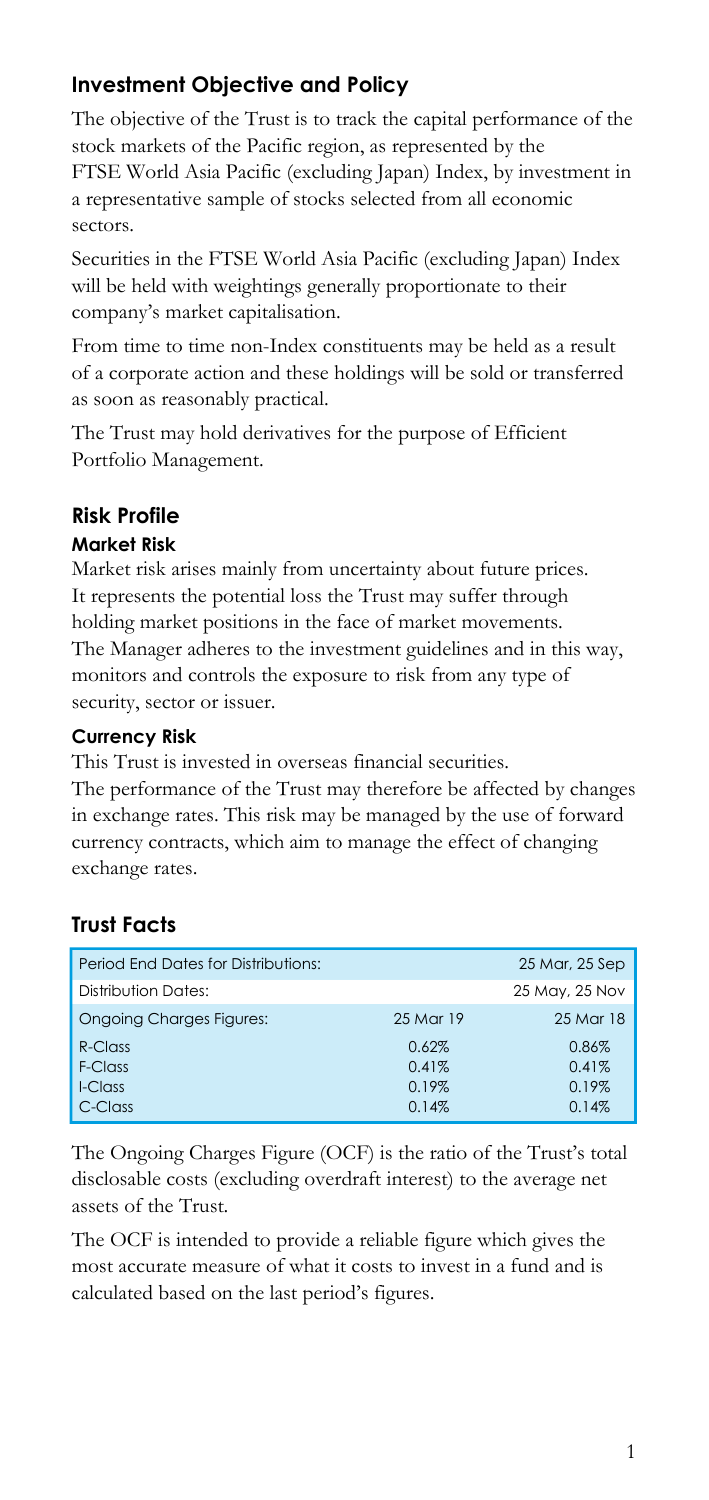# **Risk and Reward Profile**



- The Risk and Reward Indicator table demonstrates where the Trust ranks in terms of its potential risk and reward. The higher the rank the greater the potential reward but the greater the risk of losing money. It is not guaranteed to remain the same and may change over time. It is based on historical data and may not be a reliable indication of the future risk profile of the Trust. The shaded area in the table above shows the Trust's ranking on the Risk and Reward Indicator.
- The Trust is in category five because it invests in company shares which are sensitive to variations in the stock market. The value of company shares can change substantially over short periods of time. Company shares are generally considered to be higher risk investments than bonds or cash.
- Even a trust in the lowest category is not a risk free investment.

# **Distribution Information**

## **R-Class**

The distribution payable on 25 May 2019 is 1.0552p per unit for distribution units and 1.5389p per unit for accumulation units.

## **F-Class**

The distribution payable on 25 May 2019 is 1.1432p per unit for distribution units and 1.7047p per unit for accumulation units.

## **I-Class**

The distribution payable on 25 May 2019 is 1.2493p per unit for distribution units and 1.9519p per unit for accumulation units.

# **C-Class**

The distribution payable on 25 May 2019 is 1.2736p per unit for distribution units and 1.9968p per unit for accumulation units.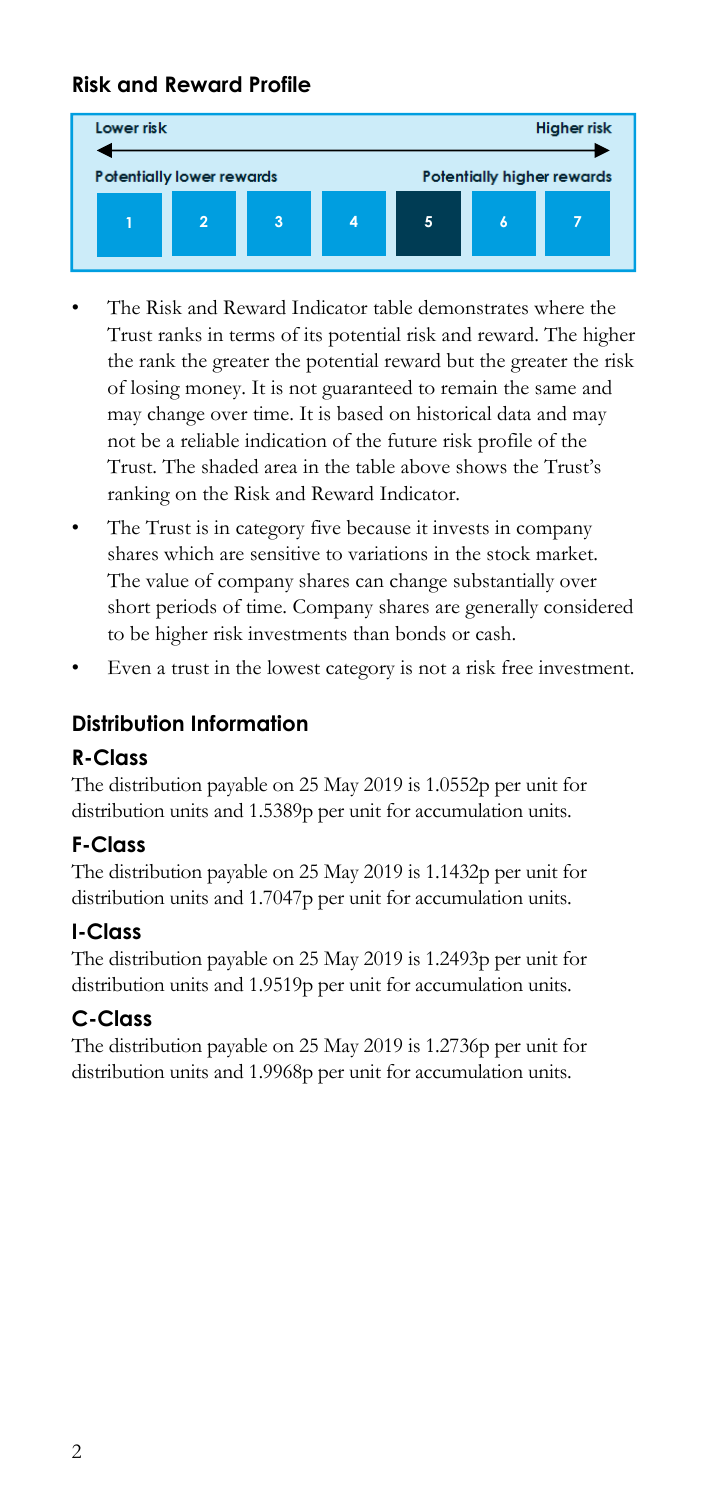# **Portfolio Information**

The top 10 holdings and their associated weighting at the current and preceding year ends were:

| <b>Top 10 Holdings at</b><br><b>25 March 2019</b> |                                         | <b>Top 10 Holdings at</b><br><b>25 March 2018</b> |                                  |  |
|---------------------------------------------------|-----------------------------------------|---------------------------------------------------|----------------------------------|--|
| Holding                                           | Percentage of<br><b>Net Asset Value</b> | Holdina                                           | Percentage of<br>Net Asset Value |  |
| Taiwan Semiconductor<br>Manufacturing             | 5.51%                                   | Samsung Electronics                               | 5.90%                            |  |
| Samsung Electronics                               | 5.47%                                   | Taiwan Semiconductor<br>Manufacturing             | 5.50%                            |  |
| AIA Group                                         | 3.35%                                   | AIA Group                                         | 2.78%                            |  |
| Commonwealth Bank<br>of Australia                 | 2.56%                                   | Commonwealth Bank<br>of Australia                 | 2.68%                            |  |
| <b>BHP Billiton</b>                               | 2.22%                                   | Westpac Banking                                   | 2.06%                            |  |
| Westpac Banking                                   | 1.84%                                   | <b>RHP Rilliton</b>                               | 1.95%                            |  |
| CSI                                               | 1.82%                                   | Australia & New Zealand<br><b>Banking Group</b>   | 1.72%                            |  |
| Australia & New Zealand<br><b>Banking Group</b>   | 1.52%                                   | National Australia Bank                           | 1.66%                            |  |
| National Australia Bank                           | 1.39%                                   | <b>CSL</b>                                        | 1.51%                            |  |
| Hong Kong Exchanges &<br>Clearing                 | 1.22%                                   | Hon Hai Precision<br>Industry                     | 1.27%                            |  |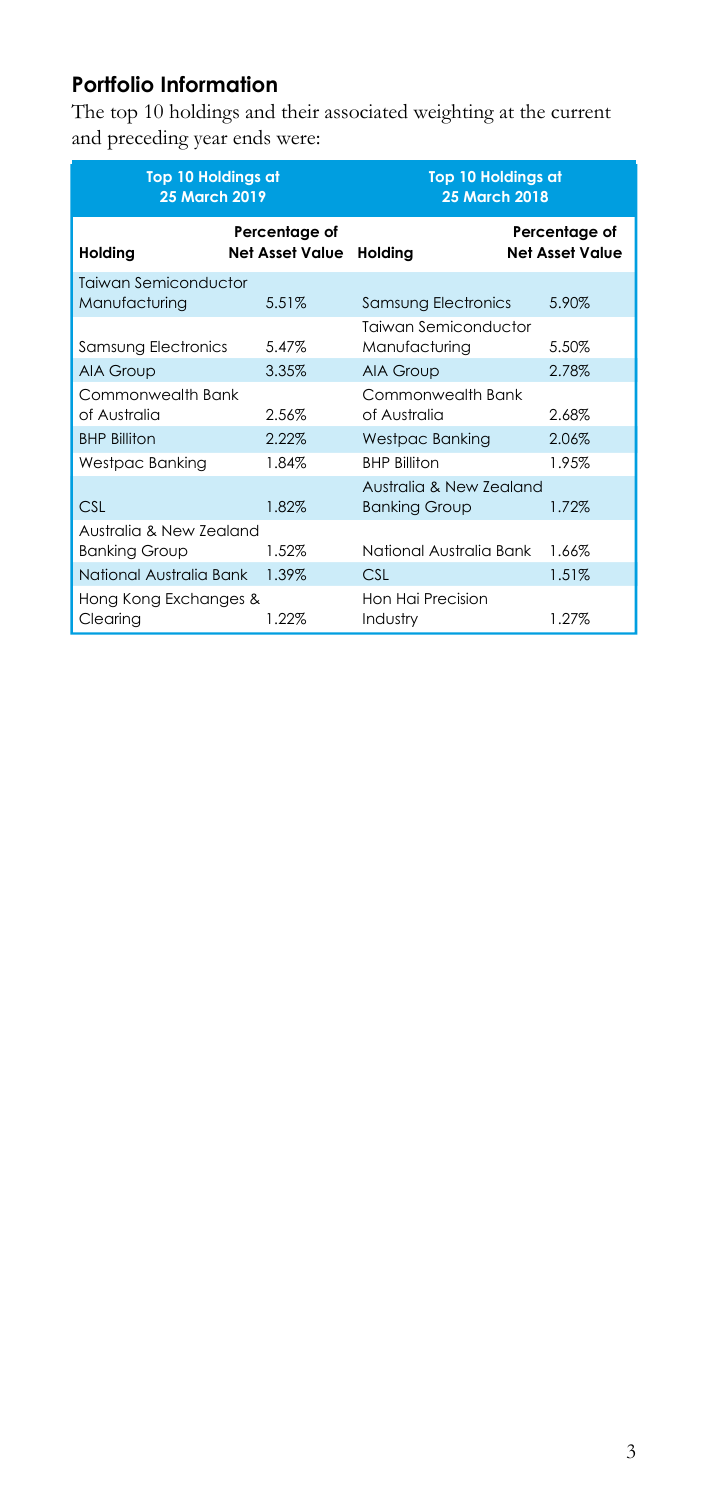

# **Trust Holdings as at 25 March 2019**

**Trust Holdings as at 25 March 2018** 

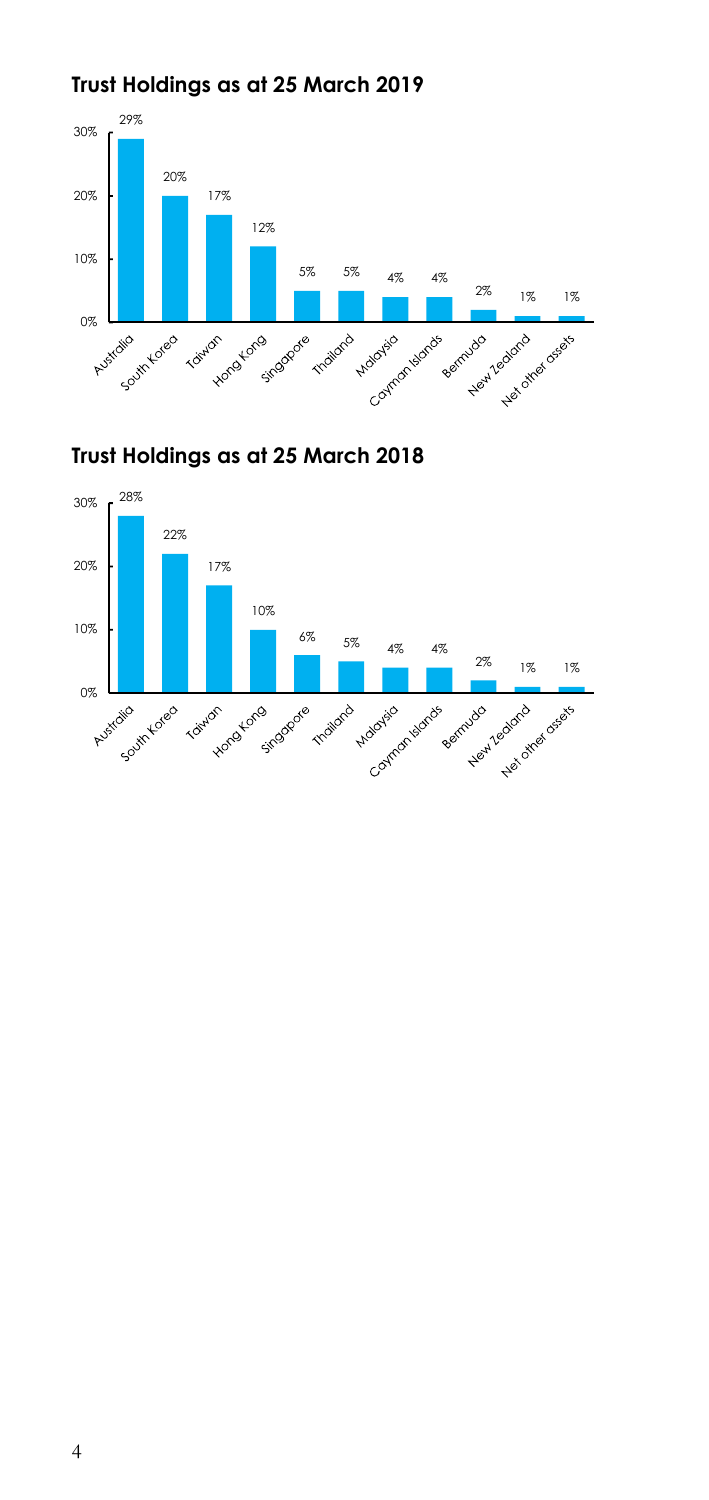## **Comparative Tables**

### **R-Class Distribution Units**

#### **Change in Net Asset Value per Unit**

| <b>Accounting Year ending</b>                      | 25/03/19<br>(pence<br>per unit) | 25/03/18<br>(pence<br>per unit) | 25/03/17<br>(pence<br>per unit) |
|----------------------------------------------------|---------------------------------|---------------------------------|---------------------------------|
| Opening net asset value per unit                   | 105.60                          | 105.48                          | 79.75                           |
| Return before operating charges*                   | 2.25                            | 3.52                            | 28.87                           |
| Operating charges<br>(calculated on average price) | (0.67)                          | (0.94)                          | (0.80)                          |
| Return after operating charges*                    | 1.58                            | 2.58                            | 28.07                           |
| Distributions on income units                      | (2.95)                          | (2.46)                          | (2.34)                          |
| Closing net asset value per unit                   | 104.23                          | 105.60                          | 105.48                          |
| * after direct transaction costs of:               | 0.03                            | 0.03                            | 0.02                            |
| Performance                                        |                                 |                                 |                                 |
| Return after charges                               | 1.50%                           | 2.45%                           | 35.19%                          |
| Other Information                                  |                                 |                                 |                                 |
| Closing net asset value $f(x)$                     | 133,632,007                     | 247.916.244                     | 307.094.920                     |
| Closing number of units                            | 128.204.888                     | 234.779.816                     | 291.146.166                     |
| Operating chargest<br>Direct transaction costs     | $0.62\%$<br>0.03%               | 0.86%<br>0.02%                  | 0.86%                           |
|                                                    |                                 |                                 | 0.02%                           |
| <b>Prices</b>                                      |                                 |                                 |                                 |
| Highest unit price                                 | 113.70p                         | 114.30 <sub>p</sub>             | 108.10 <sub>p</sub>             |
| Lowest unit price                                  | 98.03p                          | 101.40p                         | 74.81p                          |

 † Operating charges, otherwise known as the OCF is the ratio of the Trust's total disclosable costs (excluding overdraft interest) to the average net assets of the Trust.

### **Past performance is not a guide to future performance.**

**The price of units and any income from them may go down as well as up.**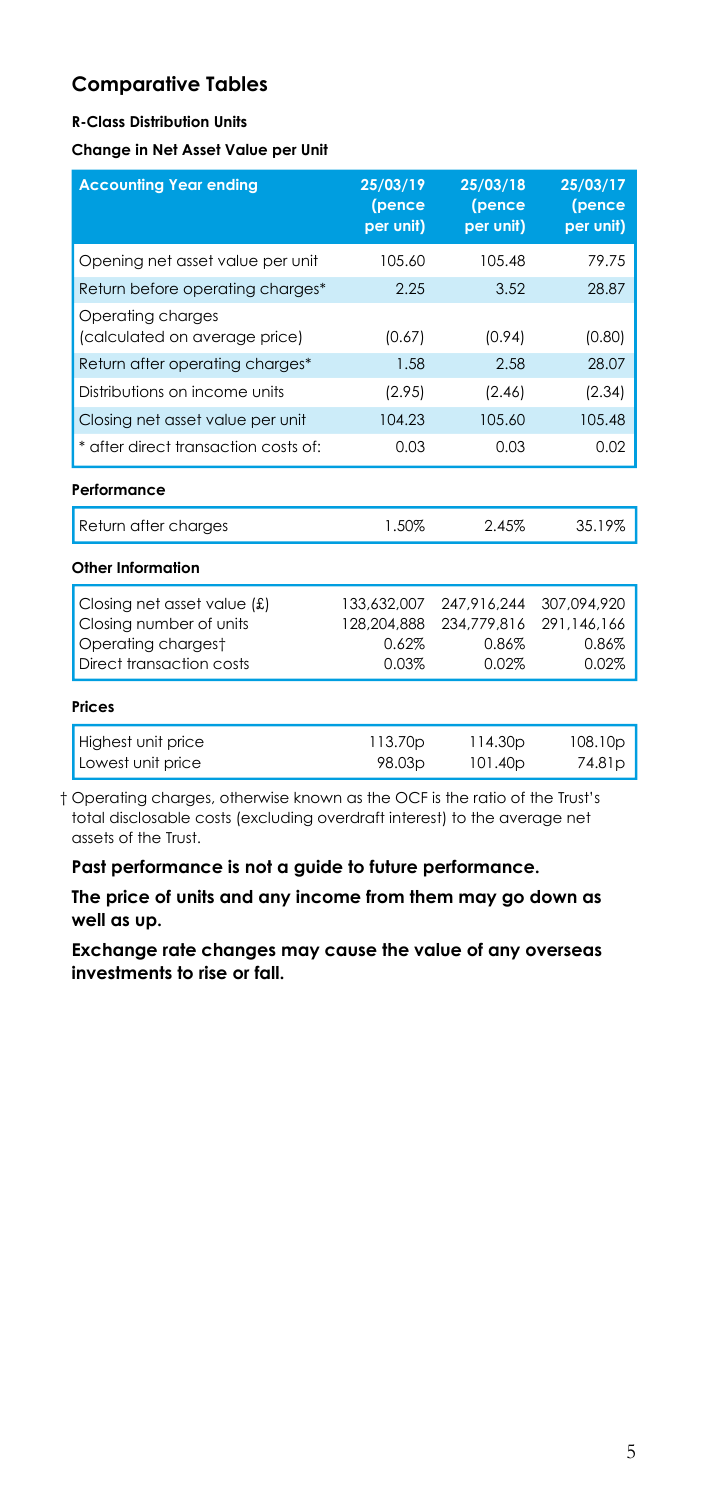#### **R-Class Accumulation Units**

#### **Change in Net Asset Value per Unit**

| <b>Accounting Year ending</b>                      | 25/03/19<br>(pence<br>per unit) | 25/03/18<br>(pence<br>per unit) | 25/03/17<br>(pence<br>per unit) |
|----------------------------------------------------|---------------------------------|---------------------------------|---------------------------------|
| Opening net asset value per unit                   | 151.04                          | 147.42                          | 108.87                          |
| Return before operating charges*                   | 3.09                            | 4.94                            | 39.65                           |
| Operating charges<br>(calculated on average price) | (0.96)                          | (1.32)                          | (1.10)                          |
| Return after operating charges*                    | 2.13                            | 3.62                            | 38.55                           |
| Distributions                                      | (4.24)                          | (3.46)                          | (3.21)                          |
| Retained distributions on<br>accumulation units    | 4.24                            | 3.46                            | 3.21                            |
| Closing net asset value per unit                   | 153.17                          | 151.04                          | 147.42                          |
| * after direct transaction costs of:               | 0.04                            | 0.04                            | 0.02                            |
| Performance                                        |                                 |                                 |                                 |
| Return after charges                               | 1.41%                           | 2.46%                           | 35.41%                          |
| Other Information                                  |                                 |                                 |                                 |
| Closing net asset value (£)                        | 135.886.805                     | 136.370.235                     | 139.551.728                     |
| Closing number of units                            | 88.716.320                      | 90.284.774                      | 94.662.774                      |
| Operating chargest                                 | 0.62%                           | 0.86%                           | 0.86%                           |
| Direct transaction costs                           | 0.03%                           | 0.02%                           | 0.02%                           |
| <b>Prices</b>                                      |                                 |                                 |                                 |
| Highest unit price<br>Lowest unit price            | 162.70p<br>142.70p              | 162.40 <sub>p</sub><br>141.60p  | 149.80 <sub>p</sub><br>102.20p  |

 † Operating charges, otherwise known as the OCF is the ratio of the Trust's total disclosable costs (excluding overdraft interest) to the average net assets of the Trust.

**Past performance is not a guide to future performance.** 

**The price of units and any income from them may go down as well as up.**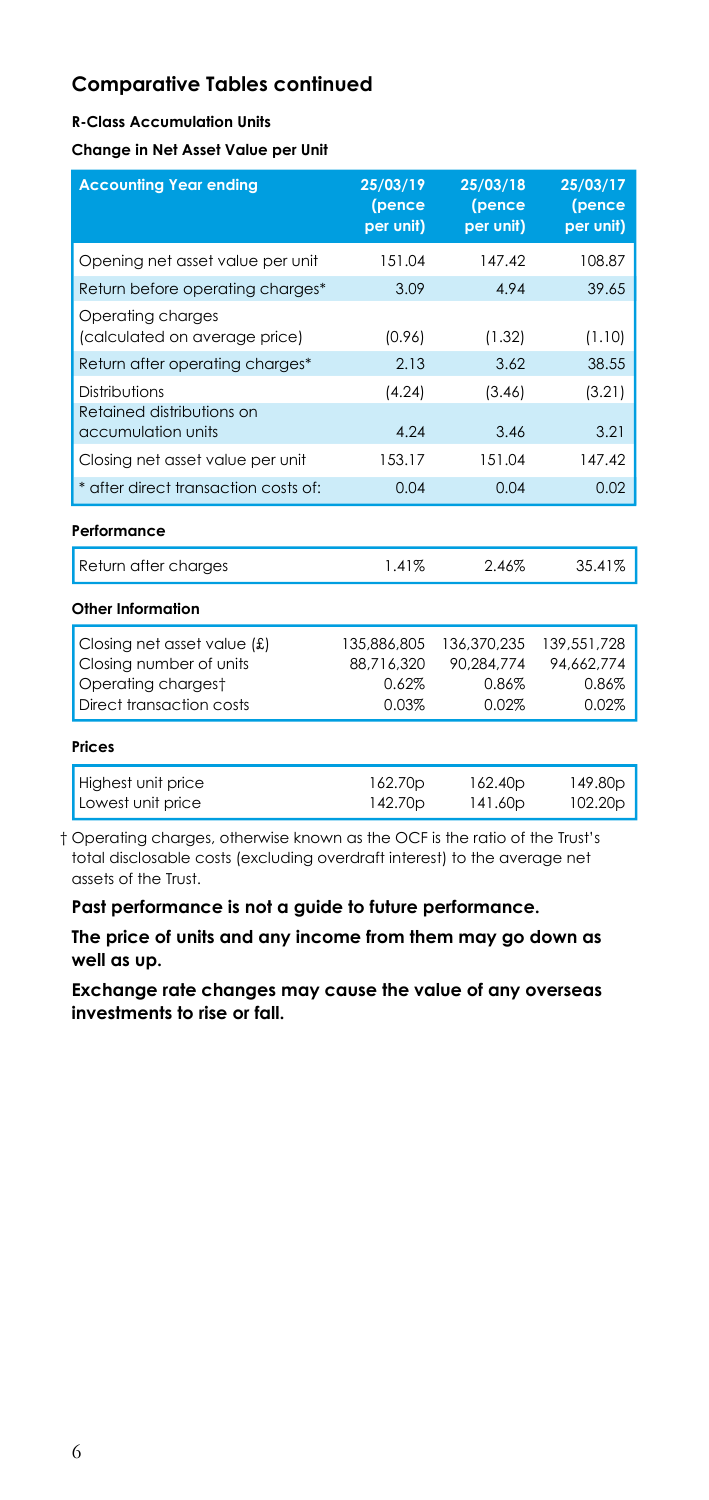#### **F-Class Distribution Units**

**Change in Net Asset Value per Unit** 

| <b>Accounting Year ending</b>                      | 25/03/19<br>(pence<br>per unit) | 25/03/18<br>(pence<br>per unit) | 25/03/17<br>(pence<br>per unit) |
|----------------------------------------------------|---------------------------------|---------------------------------|---------------------------------|
| Opening net asset value per unit                   | 105.88                          | 105.78                          | 79.97                           |
| Return before operating charges*                   | 2.26                            | 3.51                            | 28.99                           |
| Operating charges<br>(calculated on average price) | (0.44)                          | (0.45)                          | (0.38)                          |
| Return after operating charges*                    | 1.82                            | 3.06                            | 28.61                           |
| Distributions on income units                      | (3.19)                          | (2.96)                          | (2.80)                          |
| Closing net asset value per unit                   | 104.51                          | 105.88                          | 105.78                          |
| * after direct transaction costs of:               | 0.03                            | 0.03                            | 0.02                            |
| Performance                                        |                                 |                                 |                                 |
| Return after charges                               | 1.72%                           | 2.89%                           | 35.77%                          |
| Other Information                                  |                                 |                                 |                                 |
| Closing net asset value (£)                        | 163.846                         | 164,955                         | 136.114                         |
| Closing number of units<br>Operating chargest      | 156,778<br>0.41%                | 155,798<br>0.41%                | 128.682<br>0.41%                |
| Direct transaction costs                           | 0.03%                           | 0.02%                           | 0.02%                           |
| <b>Prices</b>                                      |                                 |                                 |                                 |
| Highest unit price<br>Lowest unit price            | 114.60p<br>98.71p               | 115.20p<br>101.70p              | 108.70p<br>75.42p               |
|                                                    |                                 |                                 |                                 |

 † Operating charges, otherwise known as the OCF is the ratio of the Trust's total disclosable costs (excluding overdraft interest) to the average net assets of the Trust.

**Past performance is not a guide to future performance.** 

**The price of units and any income from them may go down as well as up.**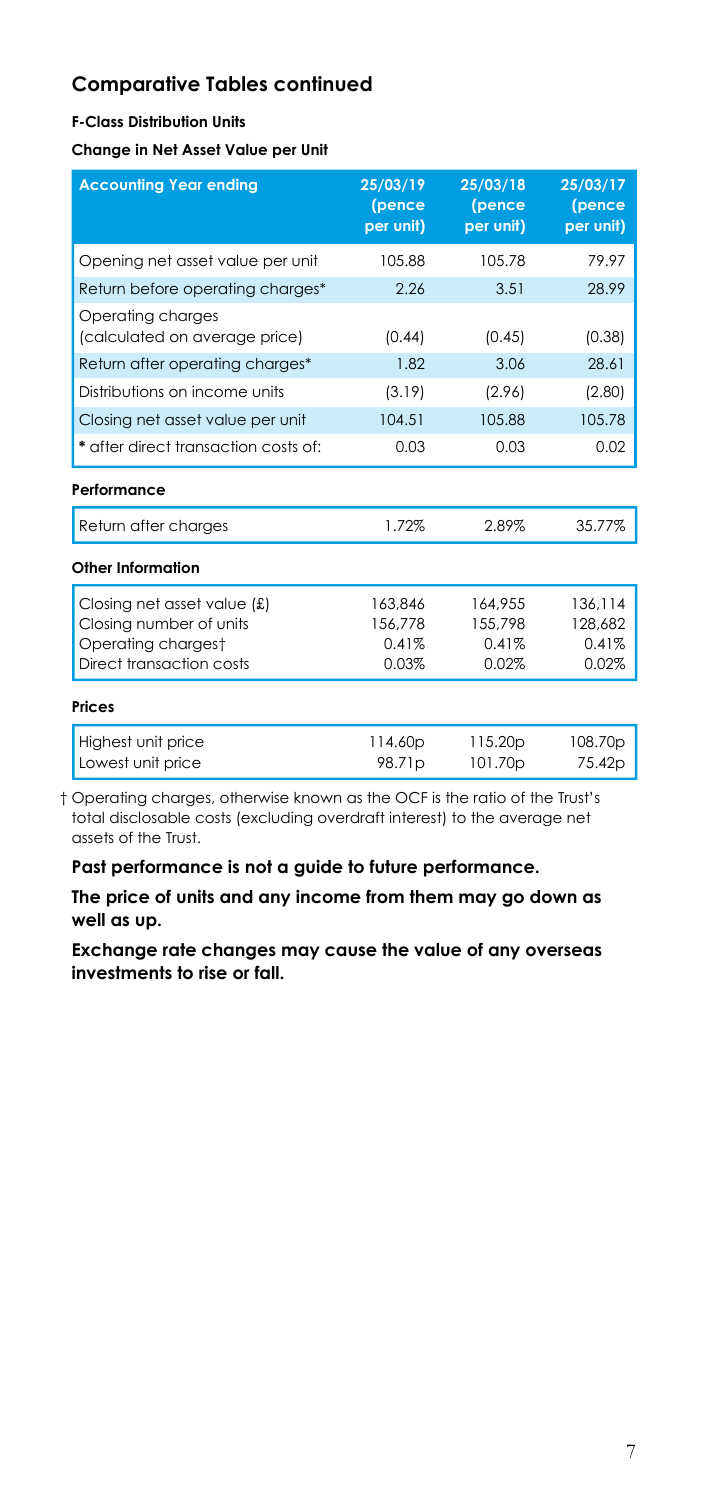#### **F-Class Accumulation Units**

**Change in Net Asset Value per Unit** 

| <b>Accounting Year ending</b>                      | 25/03/19<br>(pence<br>per unit) | 25/03/18<br>(pence<br>per unit) | 25/03/17<br>(pence<br>per unit) |
|----------------------------------------------------|---------------------------------|---------------------------------|---------------------------------|
| Opening net asset value per unit                   | 155.09                          | 150.70                          | 110.80                          |
| Return before operating charges*                   | 3.17                            | 5.03                            | 40.44                           |
| Operating charges<br>(calculated on average price) | (0.65)                          | (0.64)                          | (0.54)                          |
| Return after operating charges*                    | 2.52                            | 4.39                            | 39.90                           |
| Distributions                                      | (4.70)                          | (4.25)                          | (3.91)                          |
| Retained distributions on<br>accumulation units    | 4.70                            | 4.25                            | 3.91                            |
| Closing net asset value per unit                   | 157.61                          | 155.09                          | 150.70                          |
| * after direct transaction costs of:               | 0.04                            | 0.04                            | 0.03                            |
| Performance                                        |                                 |                                 |                                 |
| Return after charges                               | 1.62%                           | 2.91%                           | 36.01%                          |
| Other Information                                  |                                 |                                 |                                 |
| Closing net asset value (£)                        | 1.005.101                       | 1.047.006                       | 980.449                         |
| Closing number of units                            | 637.723                         | 675.081                         | 650.615                         |
| Operating chargest                                 | 0.41%                           | 0.41%                           | 0.41%                           |
| Direct transaction costs                           | 0.03%                           | 0.02%                           | 0.02%                           |
| Prices                                             |                                 |                                 |                                 |
| Highest unit price<br>Lowest unit price            | 167.80p<br>147.20p              | 167.20p<br>144.80p              | 153.30p<br>104.40p              |

 † Operating charges, otherwise known as the OCF is the ratio of the Trust's total disclosable costs (excluding overdraft interest) to the average net assets of the Trust.

**Past performance is not a guide to future performance.** 

**The price of units and any income from them may go down as well as up.**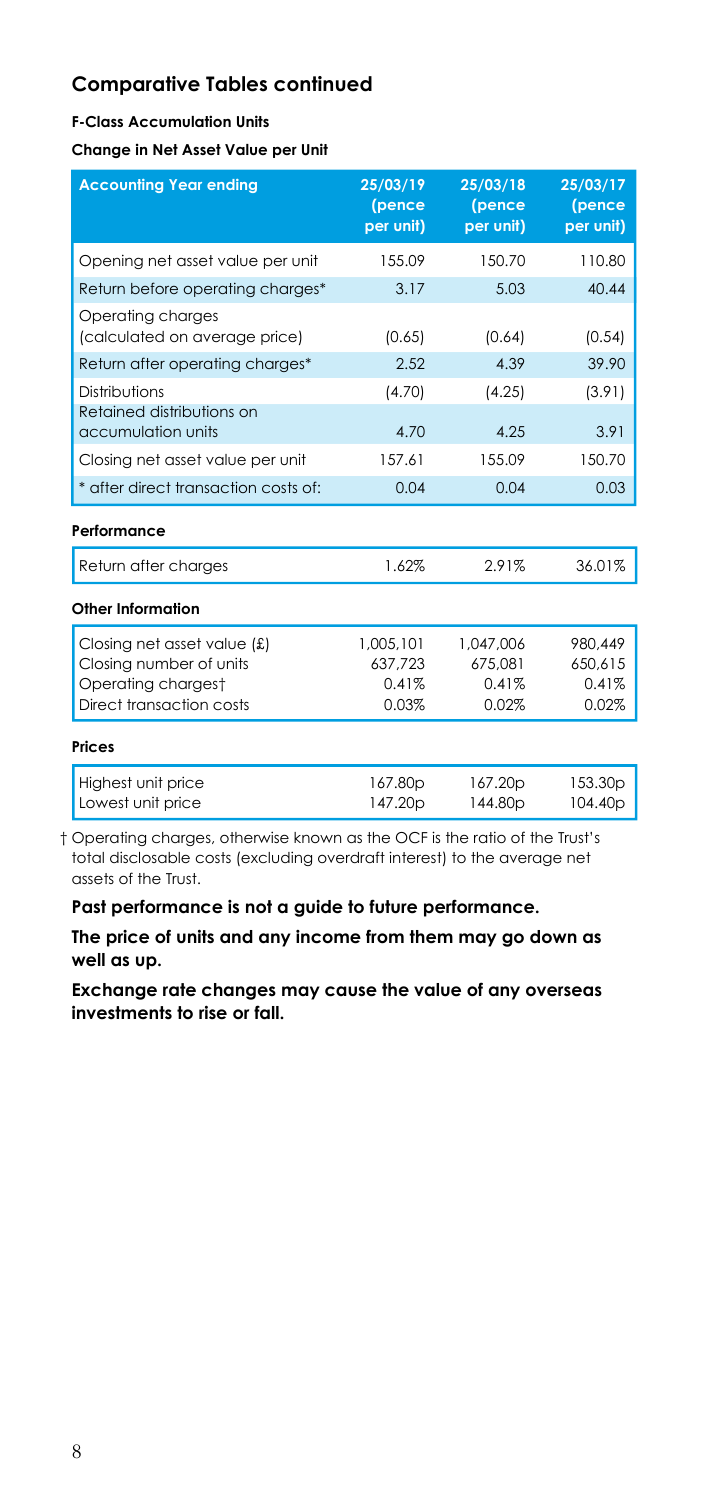### **I-Class Distribution Units**

**Change in Net Asset Value per Unit** 

| <b>Accounting Year ending</b>                          | 25/03/19<br>(pence<br>per unit) | 25/03/18<br>(pence<br>per unit) | 25/03/17<br>(pence<br>per unit) |
|--------------------------------------------------------|---------------------------------|---------------------------------|---------------------------------|
| Opening net asset value per unit                       | 105.08                          | 104.99                          | 79.38                           |
| Return before operating charges*                       | 2.24                            | 3.48                            | 28.79                           |
| Operating charges<br>(calculated on average price)     | (0.20)                          | (0.21)                          | (0.18)                          |
| Return after operating charges*                        | 2.04                            | 3.27                            | 28.61                           |
| Distributions on income units                          | (3.39)                          | (3.18)                          | (3.00)                          |
| Closing net asset value per unit                       | 103.73                          | 105.08                          | 104.99                          |
| * after direct transaction costs of:                   | 0.03                            | 0.03                            | 0.02                            |
| Performance                                            |                                 |                                 |                                 |
| Return after charges                                   | 1.94%                           | 3.11%                           | 36.04%                          |
| Other Information                                      |                                 |                                 |                                 |
| Closing net asset value (£)<br>Closing number of units | 239,424,838<br>230.821.666      | 189.015.955<br>179.877.364      | 149.274.617<br>142.184.388      |
| Operating chargest                                     | 0.19%                           | 0.19%                           | 0.19%                           |
| Direct transaction costs                               | 0.03%                           | 0.02%                           | 0.02%                           |
| <b>Prices</b>                                          |                                 |                                 |                                 |
| Highest unit price                                     | 113.80p                         | 114.30 <sub>p</sub>             | 108.00p                         |
| Lowest unit price                                      | 97.83 <sub>p</sub>              | 101.30 <sub>p</sub>             | 74.88 <sub>D</sub>              |

 † Operating charges, otherwise known as the OCF is the ratio of the Trust's total disclosable costs (excluding overdraft interest) to the average net assets of the Trust.

**Past performance is not a guide to future performance.** 

**The price of units and any income from them may go down as well as up.**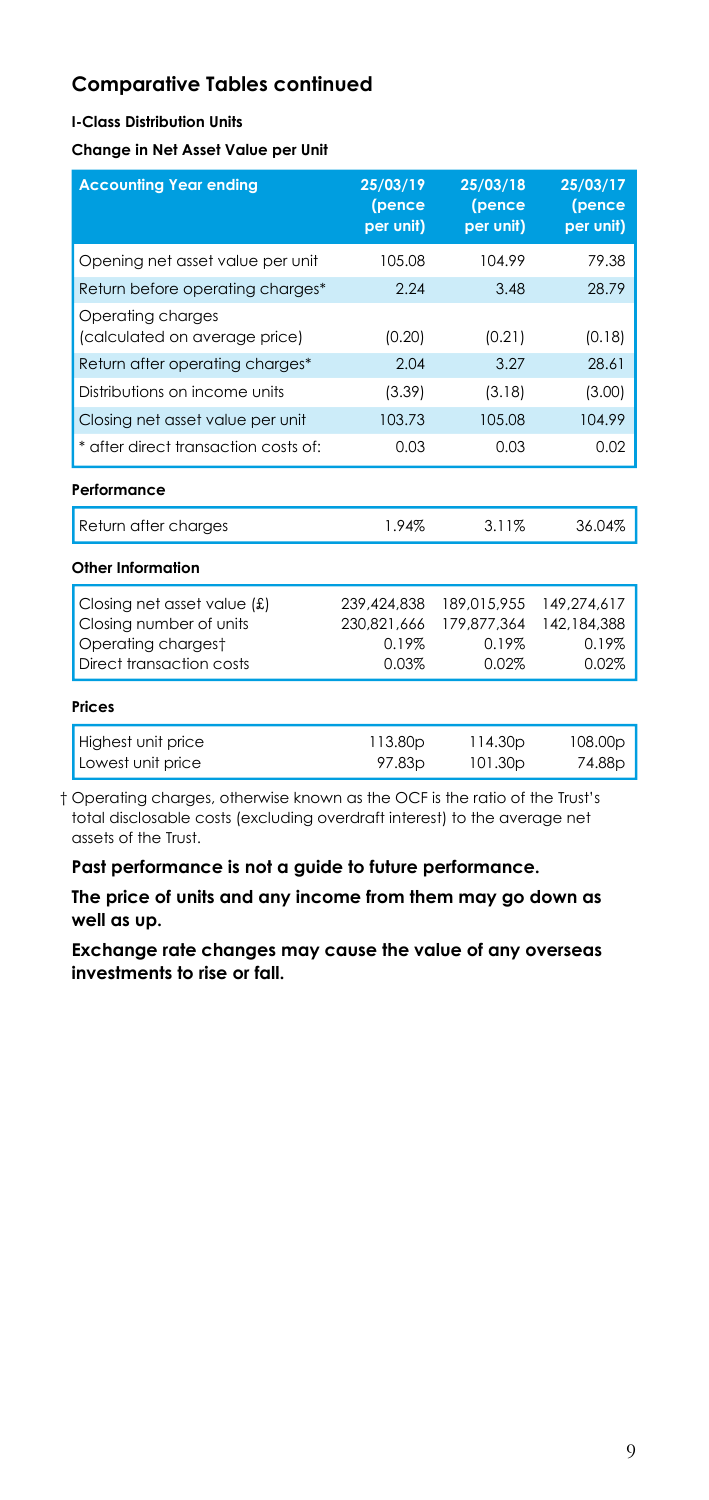#### **I-Class Accumulation Units**

**Change in Net Asset Value per Unit** 

| 25/03/19<br>(pence<br>per unit)            | 25/03/18<br>(pence<br>per unit) | 25/03/17<br>(pence<br>per unit) |
|--------------------------------------------|---------------------------------|---------------------------------|
| 161.16                                     | 156.25                          | 114.64                          |
| 3.29                                       | 5.22                            | 41.86                           |
| (0.31)                                     | (0.31)                          | (0.25)                          |
| 2.98                                       | 4.91                            | 41.61                           |
| (5.25)                                     | (4.76)                          | (4.37)                          |
| 5.25                                       | 4.76                            | 4.37                            |
| 164.14                                     | 161.16                          | 156.25                          |
| 0.04                                       | 0.04                            | 0.03                            |
|                                            |                                 |                                 |
| 1.85%                                      | 3.14%                           | 36.30%                          |
|                                            |                                 |                                 |
| 158,793,718                                | 199,430,618                     | 204,522,901                     |
| 96.745.655                                 | 123.743.702                     | 130.893.583                     |
|                                            |                                 | 0.19%                           |
|                                            |                                 | 0.02%                           |
|                                            |                                 |                                 |
| 174.50 <sub>p</sub><br>153.00 <sub>p</sub> | 173.50p<br>150.70p              | 158,90 <sub>p</sub><br>108.10p  |
|                                            | 0.19%<br>0.03%                  | 0.19%<br>0.02%                  |

 † Operating charges, otherwise known as the OCF is the ratio of the Trust's total disclosable costs (excluding overdraft interest) to the average net assets of the Trust.

**Past performance is not a guide to future performance.** 

**The price of units and any income from them may go down as well as up.**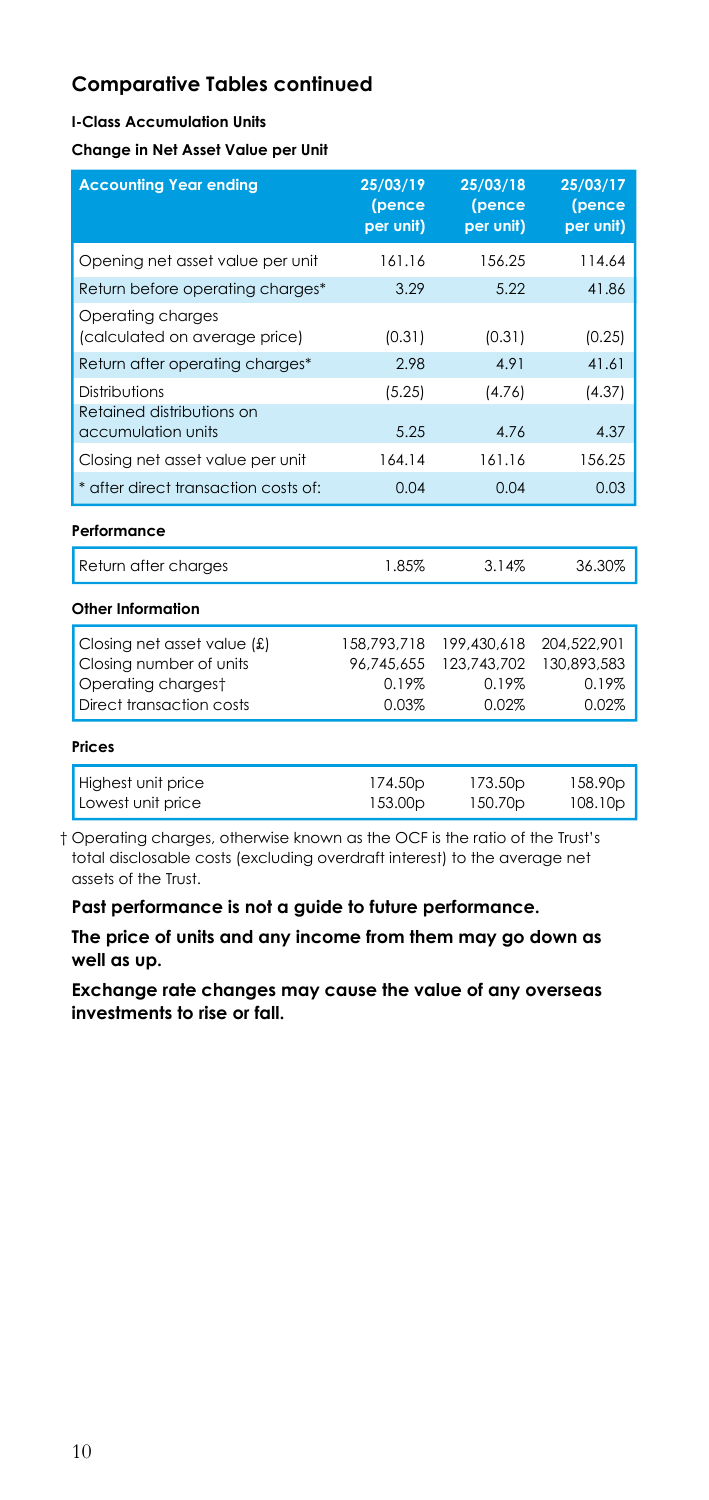### **C-Class Distribution Units**

**Change in Net Asset Value per Unit** 

| <b>Accounting Year ending</b>                                                                            | 25/03/19<br>(pence<br>per unit)              | 25/03/18<br>(pence<br>per unit)            | 25/03/17<br>(pence<br>per unit)            |
|----------------------------------------------------------------------------------------------------------|----------------------------------------------|--------------------------------------------|--------------------------------------------|
| Opening net asset value per unit                                                                         | 104.97                                       | 104.87                                     | 79.29                                      |
| Return before operating charges*                                                                         | 2.24                                         | 3.48                                       | 28.76                                      |
| Operating charges<br>(calculated on average price)                                                       | (0.15)                                       | (0.15)                                     | (0.13)                                     |
| Return after operating charges*                                                                          | 2.09                                         | 3.33                                       | 28.63                                      |
| Distributions on income units                                                                            | (3.45)                                       | (3.23)                                     | (3.05)                                     |
| Closing net asset value per unit                                                                         | 103.61                                       | 104.97                                     | 104.87                                     |
| * after direct transaction costs of:                                                                     | 0.03                                         | 0.03                                       | 0.02                                       |
| Performance                                                                                              |                                              |                                            |                                            |
| Return after charges                                                                                     | 1.99%                                        | 3.18%                                      | 36.11%                                     |
| Other Information                                                                                        |                                              |                                            |                                            |
| Closing net asset value (£)<br>Closing number of units<br>Operating chargest<br>Direct transaction costs | 112,436,252<br>108,514,326<br>0.14%<br>0.03% | 91.890.187<br>87.543.247<br>0.14%<br>0.02% | 75.444.172<br>71.938.384<br>0.14%<br>0.02% |
| <b>Prices</b>                                                                                            |                                              |                                            |                                            |
| Highest unit price<br>Lowest unit price                                                                  | 113.70p<br>97.88 <sub>p</sub>                | 114.30 <sub>p</sub><br>101.20 <sub>p</sub> | 107.90p<br>74.80 <sub>p</sub>              |

 † Operating charges, otherwise known as the OCF is the ratio of the Trust's total disclosable costs (excluding overdraft interest) to the average net assets of the Trust.

**Past performance is not a guide to future performance.** 

**The price of units and any income from them may go down as well as up.**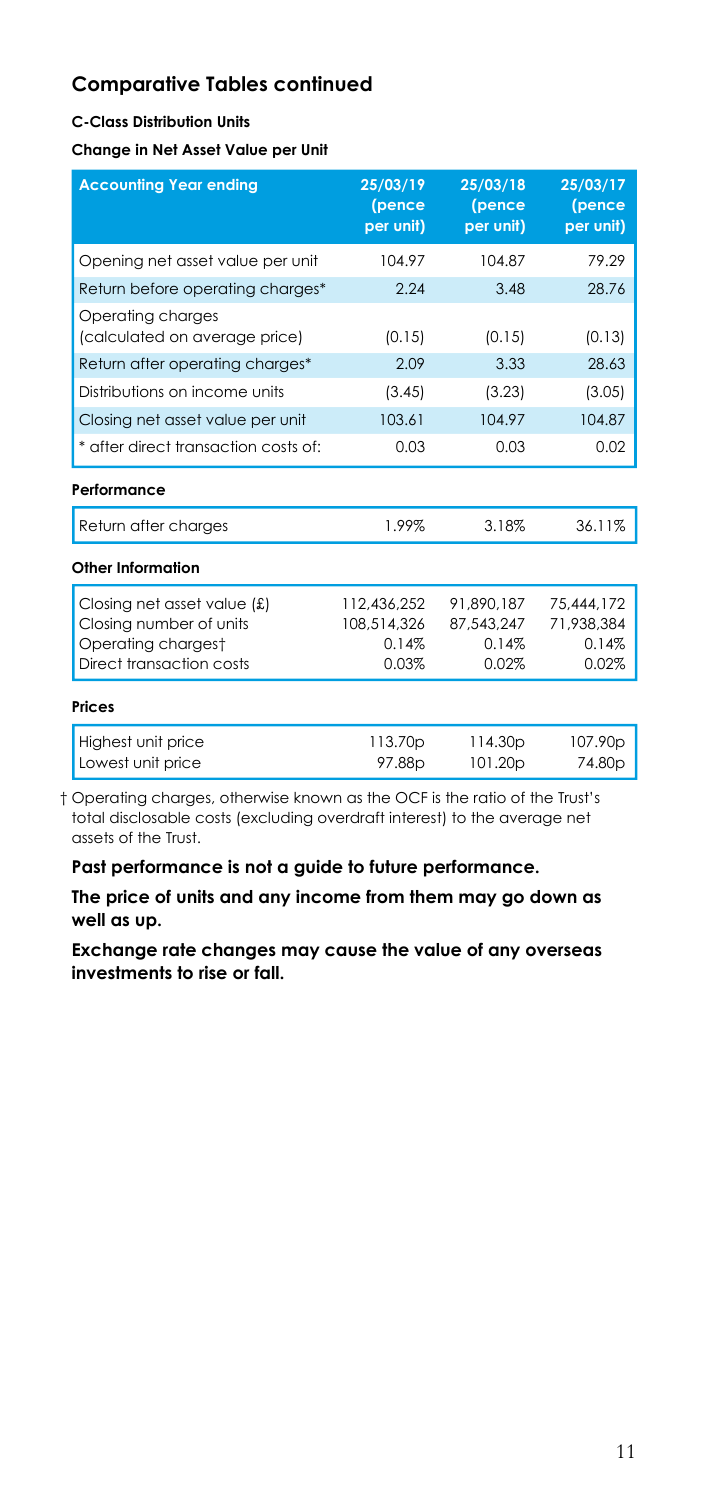#### **C-Class Accumulation Units**

**Change in Net Asset Value per Unit** 

| <b>Accounting Year ending</b>                                                                            | 25/03/19<br>(pence<br>per unit)            | 25/03/18<br>(pence<br>per unit)              | 25/03/17<br>(pence<br>per unit)            |
|----------------------------------------------------------------------------------------------------------|--------------------------------------------|----------------------------------------------|--------------------------------------------|
| Opening net asset value per unit                                                                         | 161.24                                     | 156.25                                       | 114.58                                     |
| Return before operating charges*                                                                         | 3.29                                       | 5.22                                         | 41.86                                      |
| Operating charges<br>(calculated on average price)                                                       | (0.23)                                     | (0.23)                                       | (0.19)                                     |
| Return after operating charges*                                                                          | 3.06                                       | 4.99                                         | 41.67                                      |
| Distributions                                                                                            | (5.34)                                     | (4.85)                                       | (4.44)                                     |
| Retained distributions on<br>accumulation units                                                          | 5.34                                       | 4.85                                         | 4.44                                       |
| Closing net asset value per unit                                                                         | 164.30                                     | 161 24                                       | 156.25                                     |
| * after direct transaction costs of:                                                                     | 0.04                                       | 0.04                                         | 0.03                                       |
| Performance                                                                                              |                                            |                                              |                                            |
| Return after charges                                                                                     | 1.90%                                      | 3.19%                                        | 36.37%                                     |
| Other Information                                                                                        |                                            |                                              |                                            |
| Closing net asset value (£)<br>Closing number of units<br>Operating chargest<br>Direct transaction costs | 54,833,230<br>33.373.716<br>0.14%<br>0.03% | 47, 121, 735<br>29.223.917<br>0.14%<br>0.02% | 25,740,521<br>16.473.541<br>0.14%<br>0.02% |
| <b>Prices</b>                                                                                            |                                            |                                              |                                            |
| Highest unit price<br>Lowest unit price                                                                  | 174.70 <sub>p</sub><br>153.30 <sub>p</sub> | 173.70 <sub>p</sub><br>150.70p               | 158.90 <sub>p</sub><br>108.00p             |

 † Operating charges, otherwise known as the OCF is the ratio of the Trust's total disclosable costs (excluding overdraft interest) to the average net assets of the Trust.

**Past performance is not a guide to future performance.** 

**The price of units and any income from them may go down as well as up.**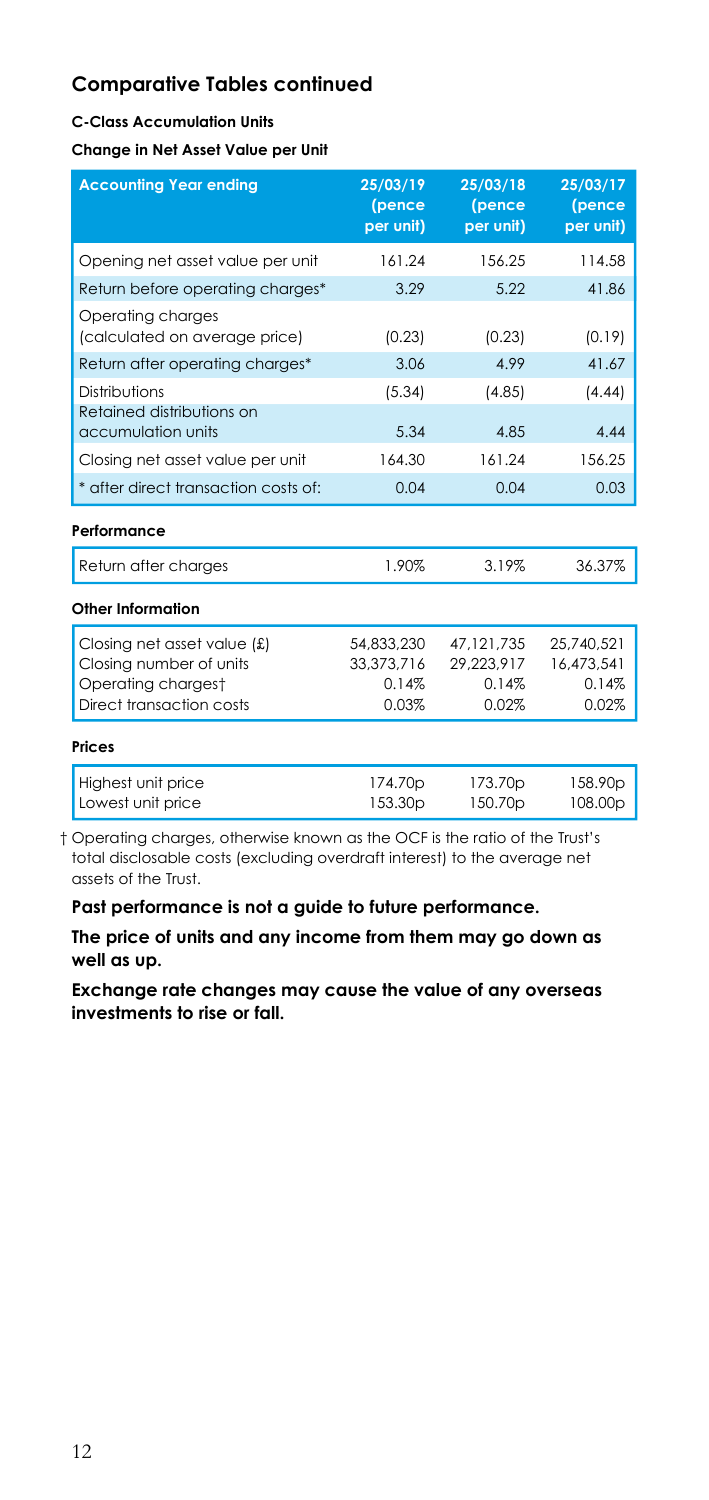## **Manager's Investment Report**

During the year under review, the bid price of the Trust's R-Class distribution units fell by -1.13%. FTSE, the Index compiler, calculates the benchmark Index at the end of the business day using closing prices, whereas the Trust is valued using prevailing prices at 12 noon. Therefore, for tracking purposes the Trust has been revalued using closing prices and foreign exchange rates. On this basis over the review year, the Trust returned -1.12% on a capital only basis, compared with the FTSE World Asia Pacific ex Japan Index return of -1.11% (Source: Bloomberg), producing a tracking difference of -0.01%.

### **Past performance is not a guide to future performance.**

**The value of investments and any income from them may go down as well as up.** 

### **Exchange rate changes may cause the value of any overseas investments to rise or fall.**

The FTSE World Asia Pacific (excluding Japan) Index is calculated by FTSE International Limited ("FTSE"). FTSE does not sponsor, endorse or promote this product.

All copyright in the Index values and constituent list belongs to FTSE. Legal & General has obtained full licence from FTSE to use such copyright in the creation of this product.

"FTSETM", "FT-SE®" and "Footsie®" are trademarks of the London Stock Exchange Plc and The Financial Times Limited and are used by FTSE International Limited ("FTSE") under license.

### **Market/Economic Review**

Since early 2018, global economic indicators have weakened. The closely-watched global manufacturing PMI composite Index fell back to its lowest level for three and a half years in February. This was partly a result of the US-China trade dispute, but also reflective of a slowdown in the Chinese economy. Worldwide, inflationary pressures have remained subdued by historical standards.

Markets became increasingly volatile as 2018 ended, recording heavy losses before regaining some lost ground in January and February. Concerns that the Federal Reserve was raising US interest rates too quickly, the risk of a prolonged government shutdown in the US, the ongoing US-China trade dispute and weaker global economic indicators all combined to trigger widespread risk aversion amongst investors. The healthcare sector outperformed, boosted by robust earnings growth. As global economic prospects became more uncertain, technology stocks struggled while the energy sector underperformed as the oil price fell back to a 5-month low in December.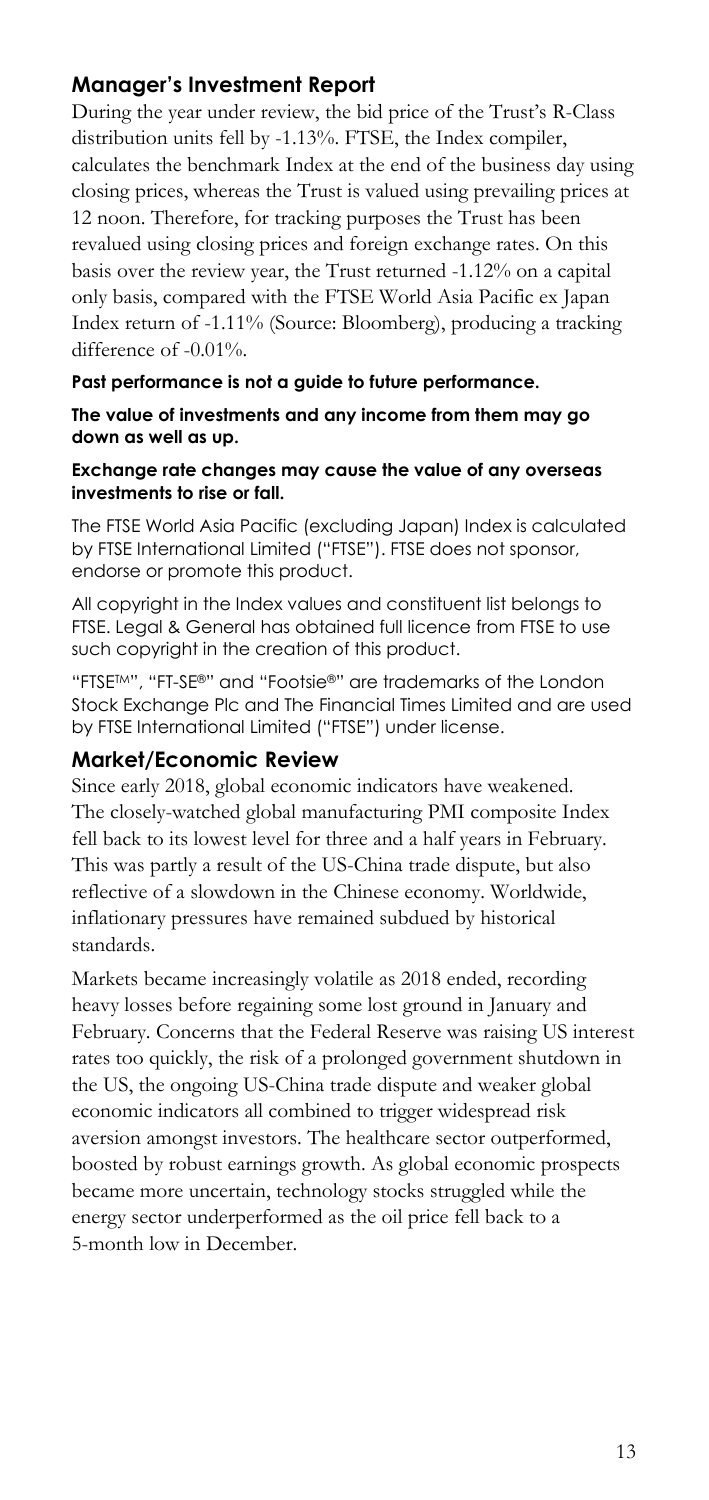# **Manager's Investment Report continued**

## **Trust Review**

Companies held within the Trust are held with weightings generally proportionate to those of the benchmark Index. Therefore, investment activity, other than to raise or invest cash, is only necessary when there are changes to the benchmark Index, or as a result of a corporate action.

During the review year there were four quarterly Index rebalances; in June 2018, September 2018, December 2018 and March 2019.

The June 2018 quarterly Index review resulted in one addition, Gulf Energy Development (Thailand), and two deletions, Lotte Confectionery (South Korea) and Brightoil Petroleum (Hong Kong). There were 167 changes to the free share capital of constituents with the largest increases being Lotte (South Korea) and Westpac Banking (Australia) and the largest decreases being Malayan Banking (Malaysia) and Samsung Electronics (South Korea). The two-way Index turnover was 10.52%.

The September 2018 Semi annual Index review resulted in 11 additions and eight deletions. The largest additions were Yageo (Taiwan) and a2 Milk (New Zealand). The two largest deletions were Sky Network Television (New Zealand) and Hopewell (Hong Kong). There were 31 changes to the free share capital of constituents with the largest increases being Malayan Banking (Malaysia) and Taiwan Cement (Taiwan) and the largest decreases being Hyundai Motor and Hyundai Motor (2nd Preference Shares) (both South Korea). The two-way Index turnover was 7.31%.

The December 2018 quarterly Index review resulted in no addition and five deletions. The largest deletions were Hyosung Corporation (South Korea) and Hyosung Advanced Materials (South Korea). There were 47 changes to the free share capital of constituents with the largest increases being Hyundai Motor (South Korea) and Transurban (Australia) and the largest decreases being Rio Tinto NPV (Australia) and SK Hynix (South Korea). The two-way Index turnover was 10.08%.

The March 2019 quarterly Index review resulted in 30 additions and three deletions. The largest additions were Lenovo Group (Hong Kong) and Hotai Motor (Taiwan). The largest deletions were Sapura Energy and MMC (both Malaysia). There were 38 changes to the free share capital of constituents with the largest increases being Gulf Energy Development (Thailand) and Woori Financial (South Korea) and the largest decreases being BHP Billiton (Australia) and Samsung Electronics (Preference Shares) (South Korea). The two-way Index turnover was 6.55%.

Outside the Index reviews, there was some notable merger and acquisition (M&A) activity in Australia and Taiwan. In April, Advanced Semiconductor Engineering (Taiwan) acquired the remaining shares of Siliconware Precision Industries (Taiwan)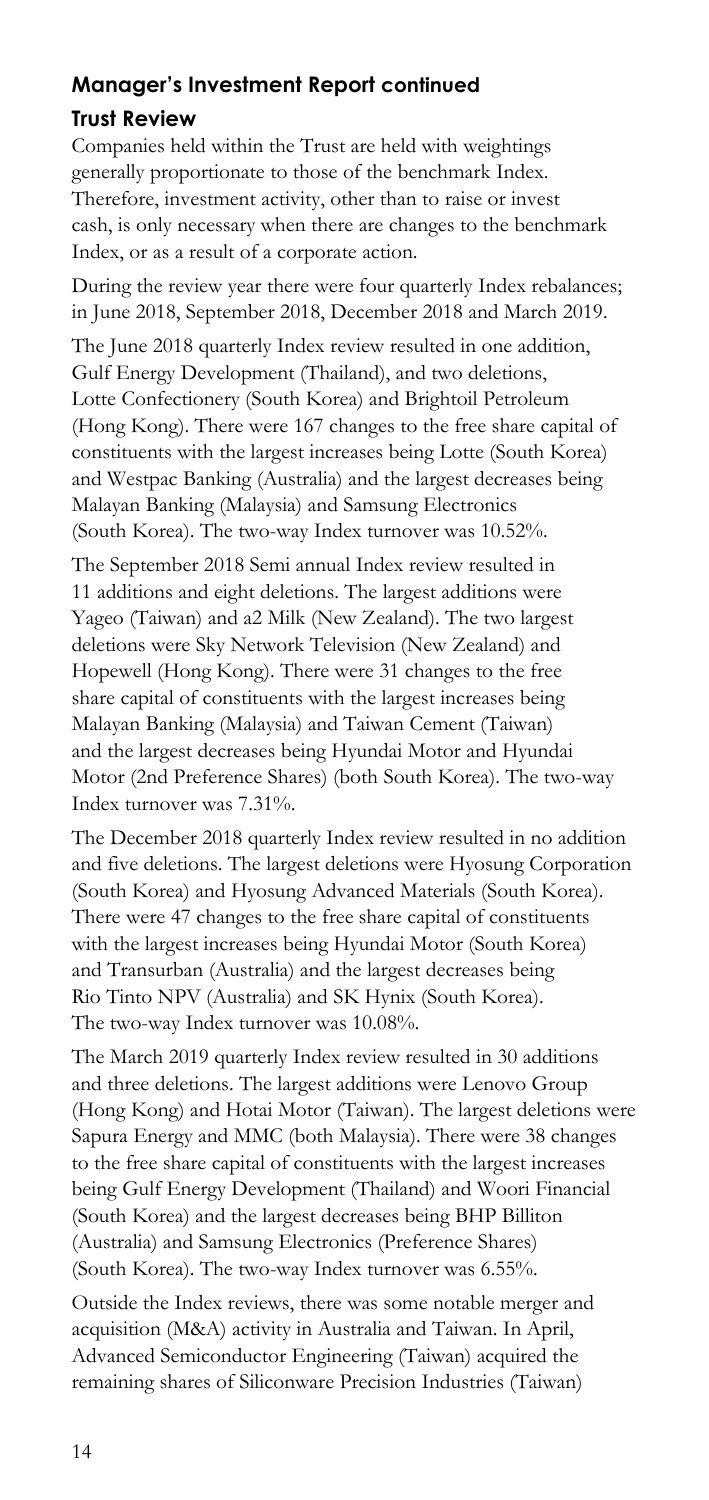# **Manager's Investment Report continued**

and formed a new resulting company, Ase Technology (Taiwan). This deal was worth approximately \$3.3 billion. In June, Westfield Group (Australia) was deleted from the Index after being acquired by Unibail-Rodamco SE (Netherlands) in a deal worth \$21.8 billion. As a result of this deal a new company was formed, Unibail-Rodamco-Westfield (Netherlands), which was not eligible for the Index as it was listed in the Netherlands.

# **Outlook**

We see next year as the start of the twilight zone between expansion and a downturn marking the end of the cycle; an environment where a point forecast for equities at the end of 2019 becomes increasingly useless. However, those hoping for a return to tranquility may be disappointed.

The interest rate differential between the US and elsewhere could widen, triggering more US Dollar appreciation and yield increases in the first half of the year. However, US exceptionalism may run out of steam by mid-year as the focus switches to 2020's election. One important concern is the potential for a persistent change in the relationship between equities and bonds. Bonds' shock-absorbing capacity could disappear when an inflationary mind-set takes hold.

In 2019, pressure on the Euro could continue as Brexit negotiations go to the wire and the confrontation between the Italian government and the European Commission heads into the eleventh hour.

The Trust is well positioned to capture the region's market performance.

Legal & General Investment Management Limited (Investment Adviser) 12 April 2019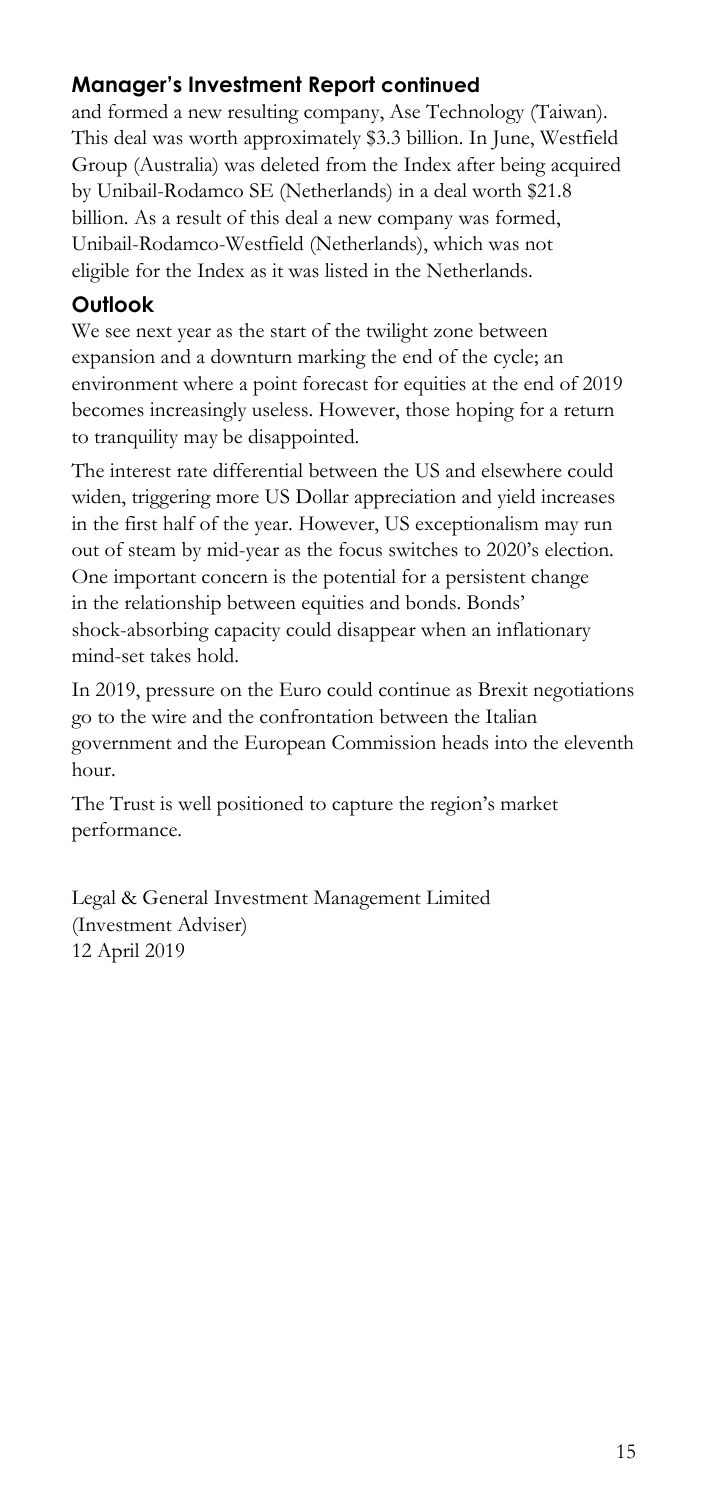## **Manager's Report and Accounts**

Copies of the most recent Interim and Annual Long Form Manager's Reports are available free of charge by telephoning 0370 050 0955, by writing to the Manager or are available on the internet at www.legalandgeneral.com/investments/fundinformation/managers-reports.

Call charges will vary. We may record and monitor calls.

### **Information on Tracking Error**

The 'Tracking Error' of a Trust is the measure of the volatility of the differences between the return of the Trust and the return of the benchmark Index. It provides an indication of how closely the Trust is tracking the performance of the benchmark Index after considering things such as Trust charges and taxation.

Using monthly returns, over the review year, the annualised Tracking Error of the Trust is 0.24%, whilst over the last three years to the end of March 2019, the annualised Tracking Error of the Trust is 0.15%. These Tracking Errors are within the anticipated Tracking Error levels set out in the Trust's Prospectus of  $+/-0.50%$  per annum.

## **Minimum Investment Amounts**

The minimum initial lump sum investment amounts for each class are as follows:

| R- Class | $\sqrt{100}$     |
|----------|------------------|
| F-Class  | $\sqrt{.500}$    |
| I-Class  | f1,000,000       |
| C-Class  | f100,000,000     |
| L-Class  | $\angle 100,000$ |

In addition, monthly contributions can be made into the R-Class with a minimum amount of  $f(20)$  per month and F-Class with a minimum amount of  $\angle 50$  per month.

F-Class units are available to:

- i) investors who have received advice from authorised intermediaries, platforms or other distributors in relation to their investment in units in the Trust; and
- ii) distributors who the Manager reasonably considers will adequately bear the costs of marketing to and acquiring investors at no or limited cost to the Manager, and to whom the Manager has confirmed that such distributor or investor meets the criteria for investment in such units.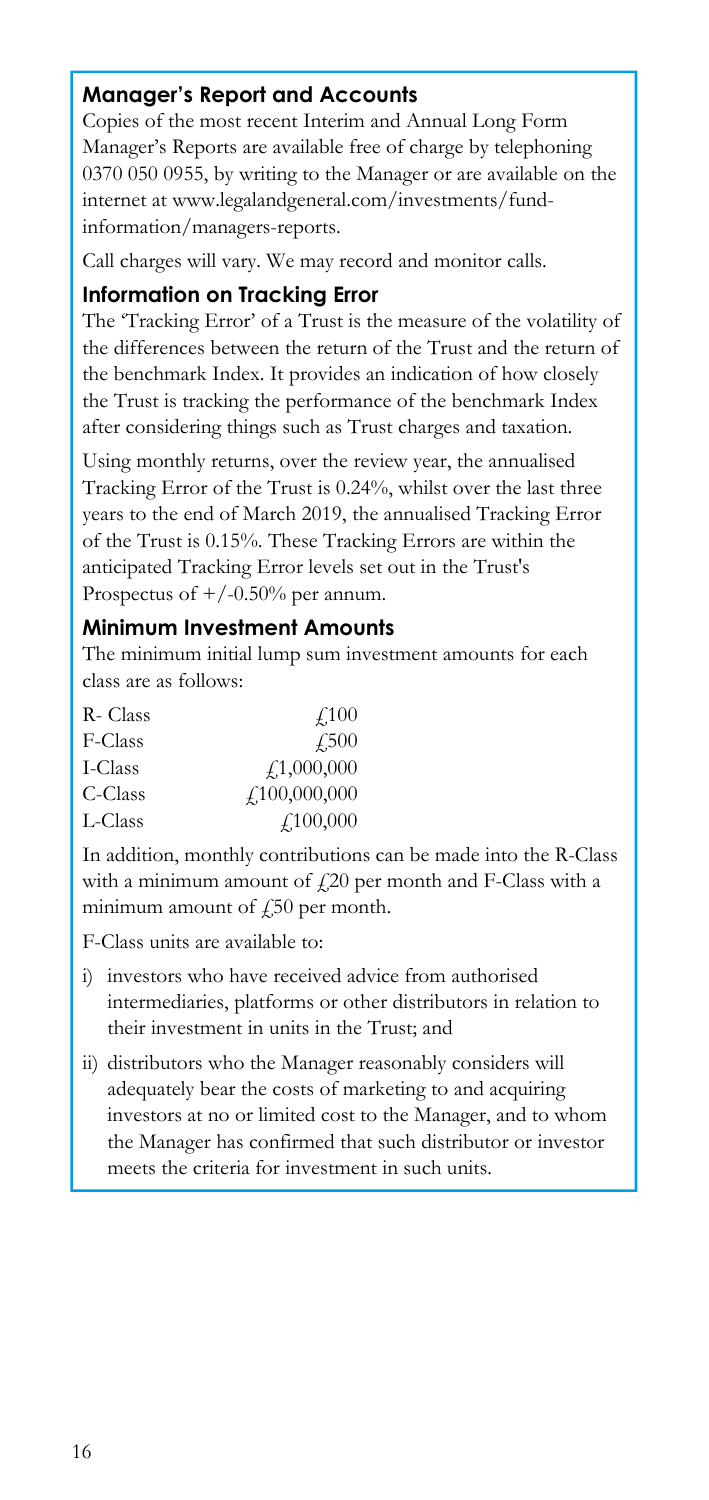## **Minimum Investment Amounts continued**

C-Class units are available to certain eligible investors who meet the criteria for investment in such units as outlined in the share class policy of the Manager, which is available to investors in the C-Class upon request. Where investors in the C-Class no longer continue to meet the criteria for investment in such units, further investment in such units may not be permitted.

L-Class units are only available to other Legal & General funds and/or companies which have entered into an agreement with the Manager or an affiliate of the Manager.

## **Other Information**

The information in this report is designed to enable unitholders to understand how the Trust has performed during the year under review and how it is invested at the year end. Further information on the activities and performance of the Trust can be obtained by telephoning 0370 050 0955 or by writing to the Manager.

### **Significant Changes New Unit Class: L-Class**

With effect from 25 April 2019, L-Class units have launched within the Trust with accumulation units available.

## **Change in Fund Management Fee (FMF)**

With effect from 1 June 2018, the FMF for R-Class Accumulation units have been reduced from 0.86% to 0.57%.

# **Authorised Fund Manager**

Legal & General (Unit Trust Managers) Limited Registered in England and Wales No. 01009418 Registered office: One Coleman Street, London EC2R 5AA Telephone: 0370 050 3350 Authorised and regulated by the Financial Conduct Authority

Call charges will vary. We may record and monitor calls.

# **Trustee**

Northern Trust Global Services SE UK Branch Trustee and Depositary Services 50 Bank Street, Canary Wharf, London E14 5NT Authorised by the Prudential Regulation Authority and regulated by the Financial Conduct Authority and the Prudential Regulation Authority

# **Independent Auditors**

KPMG LLP 15 Canada Square, London E14 5GL